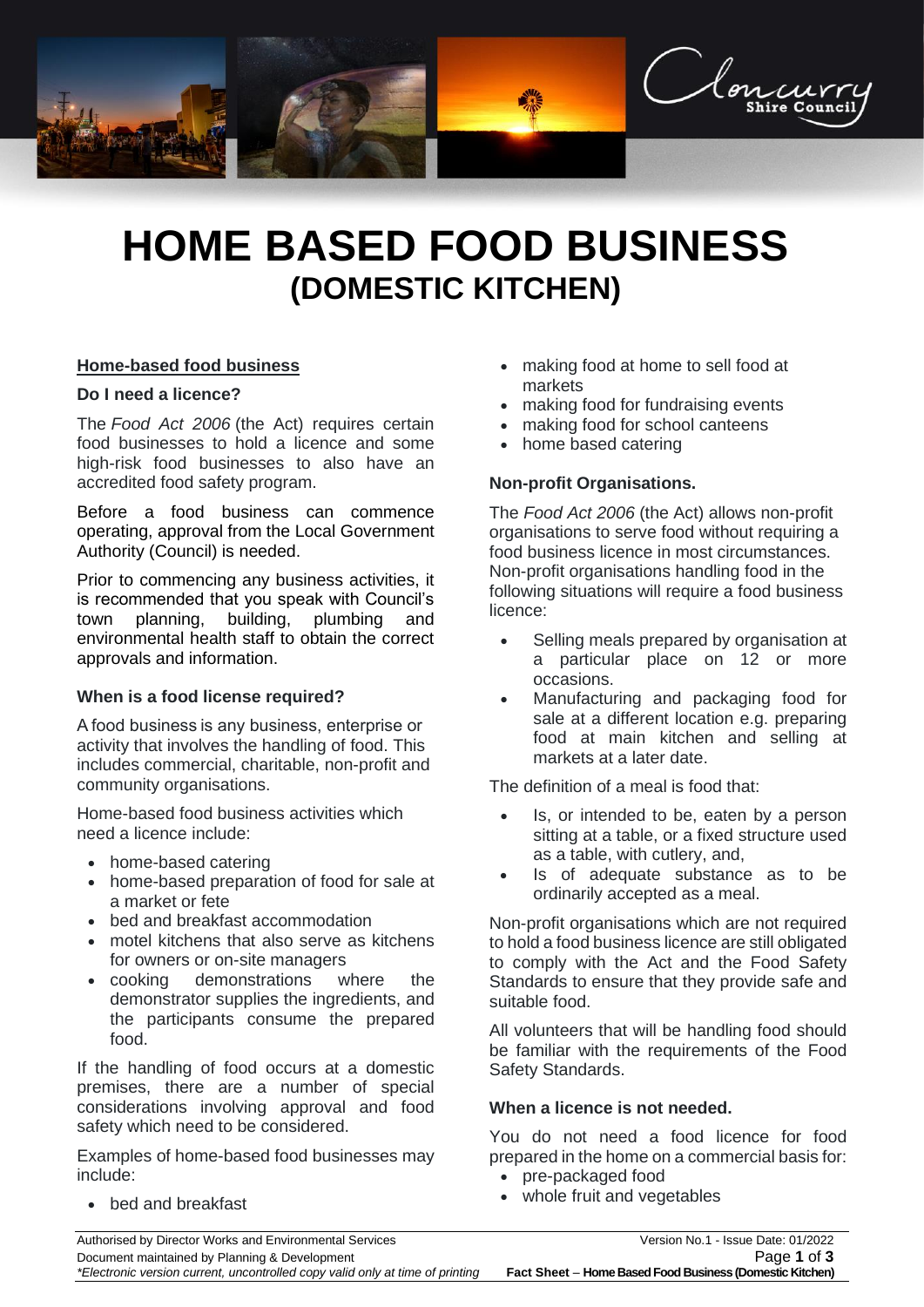

- snack and other foods that are not potentially hazardous, e.g. chocolates,<br>confectionary, dried fruit, cereals, confectionary, dried fruit, cereals, uncooked pasta and spreads
- primary produce (accredited producers).
- family day care operations
- student boarding accommodation
- cooking demonstrations where the participants supply the ingredients, help with the food preparation and then consume it
	- in-home support services for an individual.

Note if you intend to serve alcohol also, you will need to comply with the requirements of the *Liquor Licensing Act 1992*. Details of the requirements can be found here: [www.business.qld.gov.au/industries/hospitality](http://www.business.qld.gov.au/industries/hospitality-tourism-sport/liquor-gaming/liquor/licensing/applications)[tourism-sport/liquor-](http://www.business.qld.gov.au/industries/hospitality-tourism-sport/liquor-gaming/liquor/licensing/applications)

[gaming/liquor/licensing/applications.](http://www.business.qld.gov.au/industries/hospitality-tourism-sport/liquor-gaming/liquor/licensing/applications)

## **Obligations of a home-based food business**

Food businesses that operate from home must comply with the other requirements of the Act and the provisions of the *Australia New Zealand Food Standards Code* (the Food Standards Code), whether or not they are required to hold a licence under the Act. This excludes the handling, at a person's home, of food intended to be given away to a non-profit organisation for sale by the organisation.

#### **Potentially hazardous food**

You must store potentially hazardous food below 5 degrees Celsius or above 60 degrees Celsius to minimise the growth of bacteria in the food.

Examples of potentially hazardous food include:

- raw and cooked meat or foods containing meat, such as casseroles, curries and lasagne
- dairy products (e.g. milk, custard, dairybased desserts)
- seafood (excluding live seafood)
- processed fruits and vegetables (e.g. salads)
- cooked rice and pasta
- foods containing eggs, beans, nuts or other protein-rich foods, such as quiche and soy products

• foods that contain these foods such as sandwiches and rolls.

# **Accredited Food Safety Supervisor (FSS)**

Licensable food businesses are required to nominate a food safety supervisor and an accredited food safety program is required if the food business involves catering. For further information on food safety supervisors go to [\(www.qld.gov.au/health/staying-healthy/food](http://www.qld.gov.au/health/staying-healthy/food-pantry/starting-a-food-business/skills-and-knowledge/food-safety-supervisors)[pantry/starting-a-food-business/skills-and](http://www.qld.gov.au/health/staying-healthy/food-pantry/starting-a-food-business/skills-and-knowledge/food-safety-supervisors)[knowledge/food-safety-supervisors\)](http://www.qld.gov.au/health/staying-healthy/food-pantry/starting-a-food-business/skills-and-knowledge/food-safety-supervisors) and food safety programs and auditors [\(www.qld.gov.au/health/staying-healthy/food](http://www.qld.gov.au/health/staying-healthy/food-pantry/food-safety-programs-and-auditors)[pantry/food-safety-programs-and-auditors\)](http://www.qld.gov.au/health/staying-healthy/food-pantry/food-safety-programs-and-auditors).

# **Food Safety Standard**

All food businesses are required to comply with Food Safety Standard 3.2.3 - *Food Premises and Equipment* of the Food Standards Code.

To determine if your premises complies with the Standard, download the [design and fit-out](https://www.health.qld.gov.au/__data/assets/word_doc/0025/439810/design-fit-out-guide.doc)  guide [\(DOC\).](https://www.health.qld.gov.au/__data/assets/word_doc/0025/439810/design-fit-out-guide.doc) It is recommended that you contact Council about information on zoning restrictions, planning considerations, waste disposal requirements, environmental controls, and other Council regulations.

## **Self-Accessibility Checklist**

Prior to applying to Council for a home-based food license, consider the following selfassessable factors which will be considered by Council prior to approval.

- *Licensing:* where buying or starting a new Home-Based Food Business, is there an existing license/do you need to apply for a new license (mandatory)?
- *Accredited FSS:* Copy of the Statement of Attainment for the food safety supervisor/s qualification (mandatory).
- *License:* Current food business licence (original copy) (mandatory).
- *Menu:* Detailed food menu on display (mandatory).
- *Ingredients List:* List of potentially hazardous ingredients (mandatory).